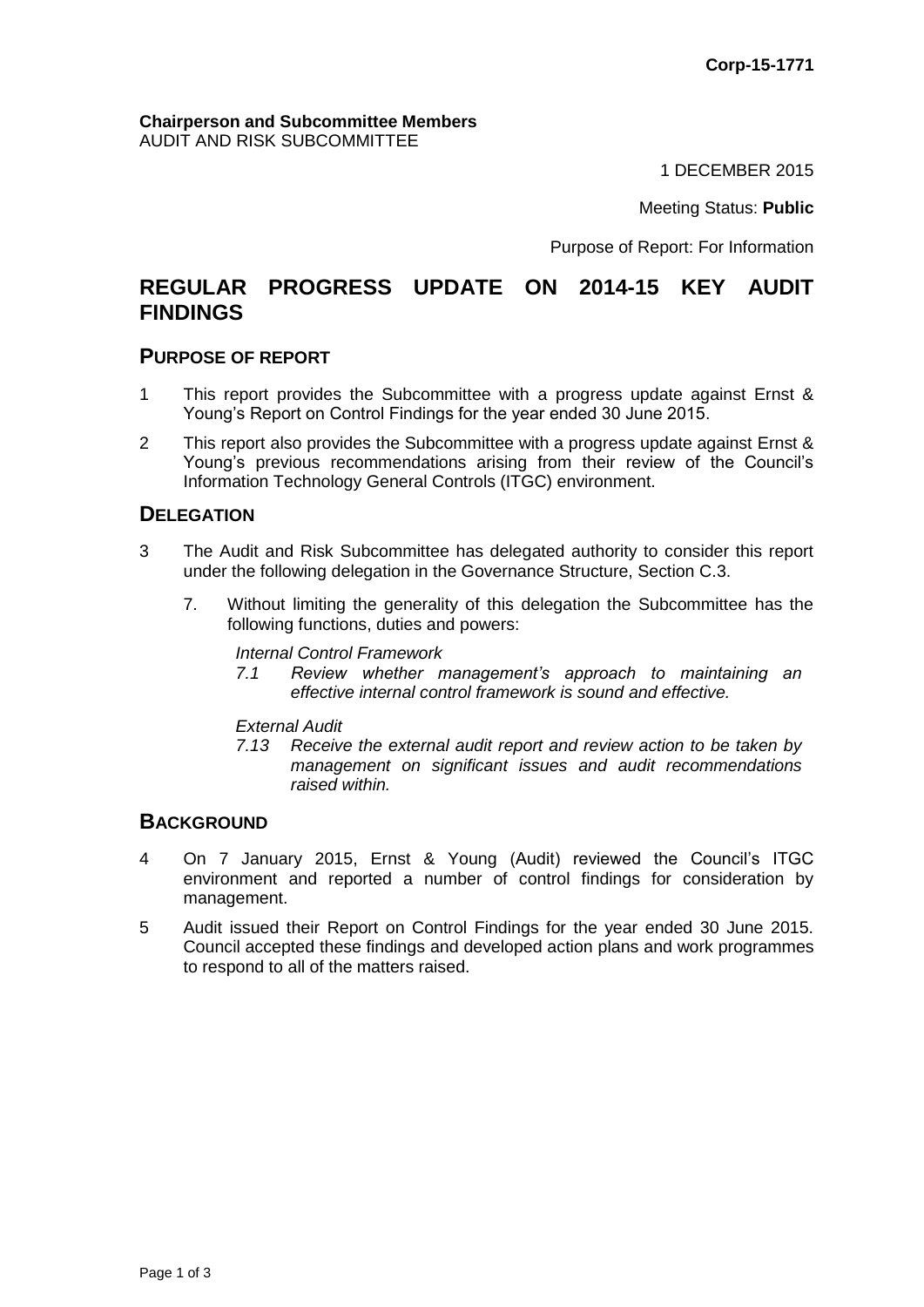# **ISSUES AND OPTIONS**

#### **OVERALL PROGRESS**

6 A total of 12 issues were identified for corrective action. Good progress is being made with all corrective actions on track to be completed within the prescribed timeframes.

#### **KEY FINDINGS FROM THE 2015 AUDIT**

- 7 None of the seven issues identified were considered to be high risk. However, three of the issues were rated as moderate, requiring substantial improvement, ideally within 6 months. Corrective action for these three issues is on track to be completed by March 2016.
- 8 The remaining four issues were classed as low risk, requiring corrective action to be implemented within 6 to 12 months. Corrective action for these four issues is on track to be completed by September 2016
- 9 A consolidated report comprising Audit's recommendations, Council's action plans for addressing each finding and progress to date, is attached as Appendix 1.

# **KEY FINDINGS FROM REVIEW OF THE ITGC ENVIRONMENT**

- 10 Audit identified five issues during its review of the ITGC environment.
- 11 Three issues were rated as high risk, requiring immediate corrective action. One has been completed and the other two are on track to be completed by December 2015.
- 12 The fourth issue was rated a moderate risk, requiring substantial improvement, ideally within 6 months. The corrective action for this issue is on track to be completed by March 2016.
- 13 The fifth and final issue was rated a low risk, requiring corrective action to be implemented within 6 to 12 months. The corrective action for this issue is on track to be completed by September 2016
- 14 A consolidated report comprising Audit's recommendations, Council's action plans for addressing each finding and progress to date is attached as Appendix 2.

### Financial Considerations

15 Financial considerations have been covered as part of this report.

### Legal Considerations

16 There are no legal considerations associated with this report.

# **Consultation**

17 There are no consultation issues associated with this report.

# Policy Implications

18 Policy considerations have been covered as part of this report.